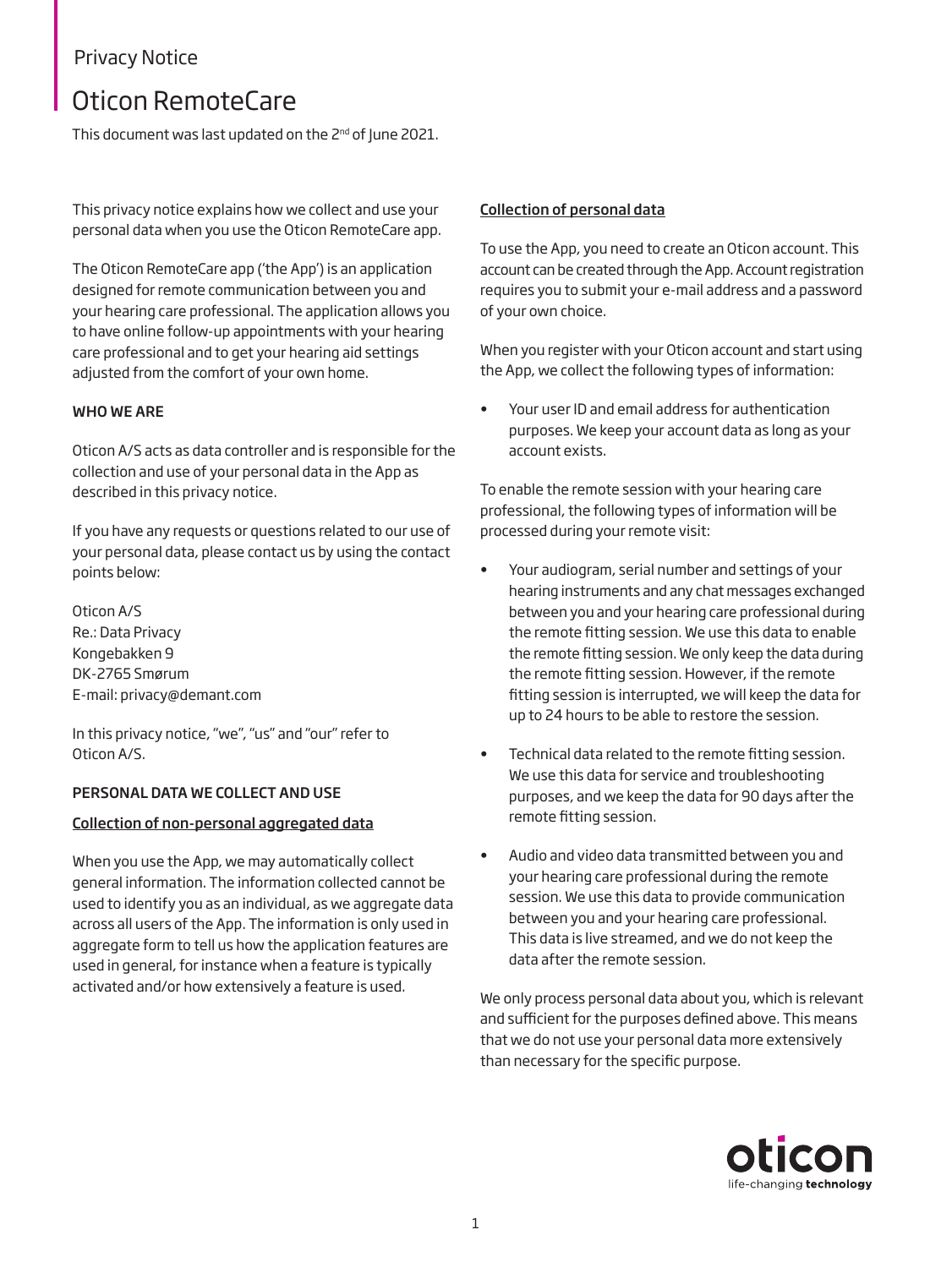## Oticon RemoteCare

### LEGAL BASIS FOR PROCESSING YOUR PERSONAL DATA

When you use the App, we collect information relating to your use of hearing aids. As the use of hearing aids may reflect health information, we ask for your explicit consent to process your data, when you activate the App. Our legal basis for processing your personal data is your explicit consent, cf. GDPR art. 9, 2. (a).

Your consent is voluntary, and you can withdraw your consent at any time in the "Data and Privacy consent" section in the app. You can also withdraw your consent by contacting us using the contact information outlined at the top of the document if you wish to withdraw your consent or want further information.

Please note, that if you withdraw your consent, you are no longer able to use the App, since we are not able to provide you with functionalities of the App without collecting your personal data.

You can also easily stop all collection of information in the App by uninstalling the App. You may use the standard uninstall processes available as part of your mobile device or via the mobile application marketplace or network.

Please note, that we are not automatically informed when you uninstall the App. Accordingly, we continue to process personal data concerning you until inactivity will result in deletion of inactive accounts, or if you contact us and object to the processing.

### CHILDREN

We restrict the use of the App to individuals aged 18 and above. We do not knowingly collect, maintain, or use personal information from children under the age of 18.

### HOW WE SHARE YOUR PERSONAL DATA

We may share your personal data with other companies within the Demant Group to operate and service the App. Please refer to the organizational chart in our latest annual report to see which companies are part of the Demant Group. You can find our latest annual report at [www.demant.com.](http://www.demant.com)

We may also share your personal data with service providers, who perform services and functions related to the App on our behalf. Any such service providers will not be authorized to use your personal data for any other purposes, and they will always be under a strict obligation to keep your personal data safe and confidential.

We only use service providers that give sufficient guarantees to implement appropriate technical and organizational measures that meet the requirements of the relevant data protection laws, including ensuring the protection of your data privacy rights.

We use Microsoft's Azure cloud services and the personal data we collect are transferred to and stored in Microsoft's data centres located in the EU & US. Any transfer of data from EU countries to Microsoft's data centres in US are governed by the EU Commission's Standard Contractual Clauses, which ensure an adequate level of data protection. You can read more about the services and regulatory compliance here: <https://www.microsoft.com/en-us/trustcenter/compliance.>

If we transfer your personal data to an affiliated Demant company or a service provider located in a jurisdiction outside EU/EEA or the European Commission-approved countries providing 'adequate' data protection, we will always ensure that adequate safeguards are taken to ensure data protection, e.g. by way of the EU Commission's Standard Contractual Clauses.